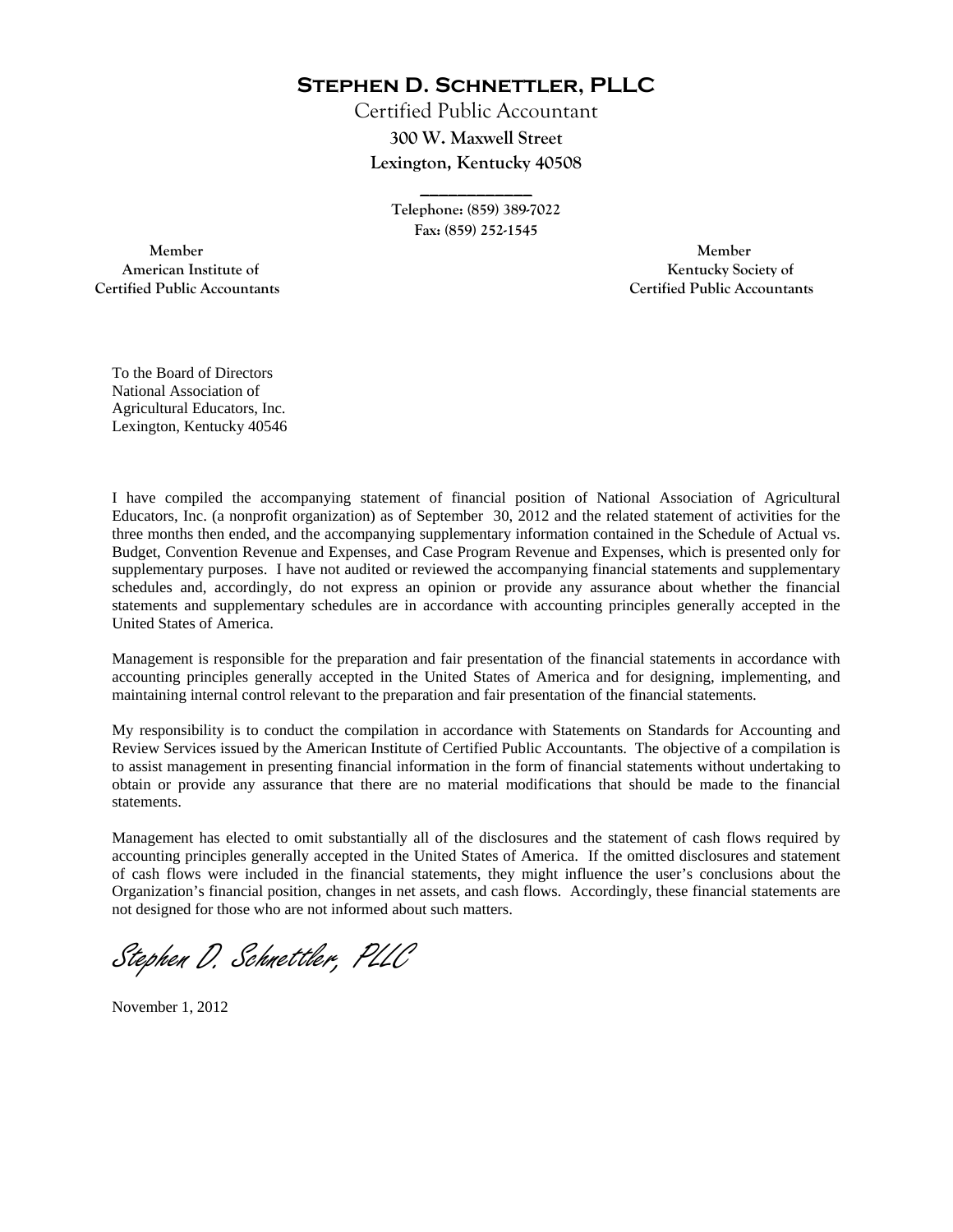# NATIONAL ASSOCIATION OF AGRICULTURAL EDUCATORS, INC. **Statement of Financial Position** September 30, 2012

| <b>ASSETS</b>                         |               |         |
|---------------------------------------|---------------|---------|
| Cash on deposit                       | \$            | 13,251  |
| Investments - operating fund          |               | 442,441 |
| Investments - life membership fund    |               | 160,435 |
| Investments - reserve fund            |               | 85,724  |
| Accounts receivable                   |               | 272,017 |
| Prepaid expenses                      |               | 6,694   |
| Property and equipment - CASE         |               | 979     |
| Property and equipment                |               | 13,577  |
| <b>TOTAL ASSETS</b>                   | \$            | 995,118 |
| <b>LIABILITIES AND NET ASSETS</b>     |               |         |
| <b>LIABILITIES</b>                    |               |         |
| Accounts payable                      | $\mathcal{S}$ | 93,138  |
| Accrued leave payable                 |               | 26,290  |
| Other current liabilities             |               | 5,910   |
| <b>TOTAL LIABILITIES</b>              |               | 125,338 |
| <b>NET ASSETS</b>                     |               |         |
| Unrestricted net assets:              |               |         |
| Current operation                     |               | 605,086 |
| Board designated for special purposes |               | 131,888 |
| Temporarily restricted net assets     |               | 1,252   |
| <b>CASE Project</b>                   |               | 131,554 |
| <b>TOTAL NET ASSETS</b>               |               | 869,780 |
| TOTAL LIABILITIES AND NET ASSETS      | \$            | 995,118 |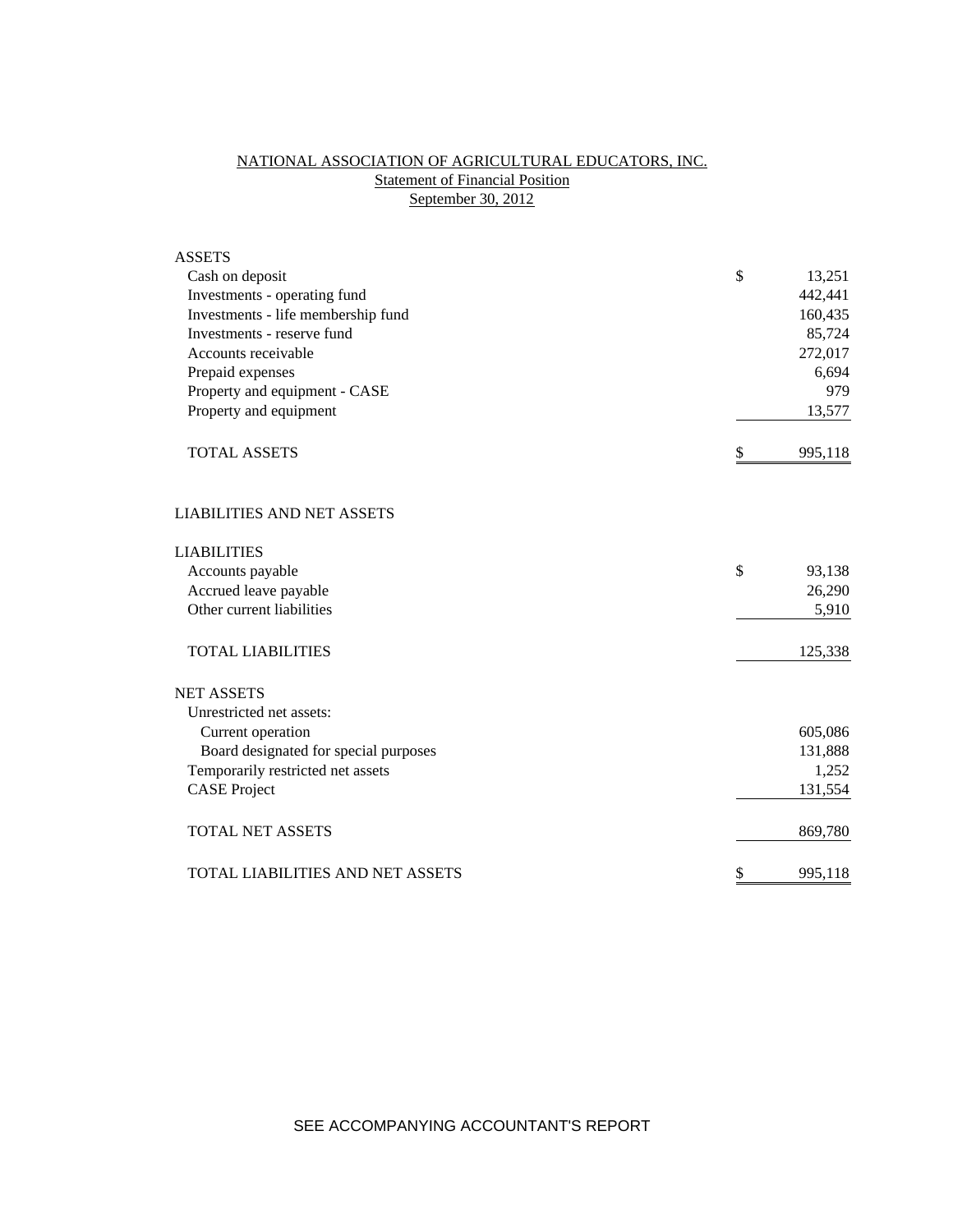### NATIONAL ASSOCIATION OF AGRICULTURAL EDUCATORS, INC. **Statement of Activities** For the Three Months Ended September 30, 2012

|                                       |                       | Unrestricted  |                     |         |                           |                 |    |         |  |
|---------------------------------------|-----------------------|---------------|---------------------|---------|---------------------------|-----------------|----|---------|--|
|                                       | Current<br>Operations |               | Board<br>Designated |         | Temporarily<br>Restricted | CASE<br>Project |    | Total   |  |
| Revenue, Gains and Losses             |                       |               |                     |         |                           |                 |    |         |  |
| Membership dues                       | \$                    | 165.615       | \$                  | 2.640   | \$                        | \$              | \$ | 168,255 |  |
| Convention registration               |                       |               |                     |         |                           |                 |    |         |  |
| Sponsorship and awards                |                       |               |                     |         |                           |                 |    |         |  |
| Merchandise sales                     |                       | 2,359         |                     |         |                           |                 |    | 2,359   |  |
| Contributions                         |                       |               |                     |         | 500                       |                 |    | 500     |  |
| Management fees                       |                       |               |                     |         |                           |                 |    |         |  |
| Net realized and unrealized           |                       |               |                     |         |                           |                 |    |         |  |
| gains (losses) on securities          |                       | 31,292        |                     |         |                           |                 |    | 31,292  |  |
| Interest and dividends                |                       | 1,014         |                     |         |                           |                 |    | 1,014   |  |
| FFA Foundation projects               |                       | 10,487        |                     |         |                           |                 |    | 10,487  |  |
| CASE Program income                   |                       |               |                     |         |                           | 412,250         |    | 412,250 |  |
| Other income                          |                       | 40,430        |                     |         |                           |                 |    | 40,430  |  |
| Total Revenue, Gaines and Losses      |                       | 251,197       |                     | 2,640   | 500                       | 412,250         |    | 666,587 |  |
| Net Assets Released from Restrictions |                       |               |                     |         |                           |                 |    |         |  |
| Total Revenue, Gains and Losses       |                       |               |                     |         |                           |                 |    |         |  |
| and Reclassifications                 |                       | 251,197       |                     | 2,640   | 500                       | 412,250         |    | 666,587 |  |
| Expenses                              |                       |               |                     |         |                           |                 |    |         |  |
| General expenses                      |                       | 218,350       |                     |         |                           |                 |    | 218,350 |  |
| FFA Foundation projects               |                       | 1,908         |                     |         |                           |                 |    | 1,908   |  |
| <b>CASE Program expenses</b>          |                       | $\frac{1}{2}$ |                     |         |                           | 363,928         |    | 363,928 |  |
| Convention expenses                   |                       | 1,523         |                     |         |                           |                 |    | 1,523   |  |
| Total expenses                        |                       | 221,781       |                     |         |                           | 363,928         |    | 585,709 |  |
| INCREASE (DECREASE) IN NET ASSETS     |                       | 29,416        |                     | 2,640   | 500                       | 48,322          |    | 80,878  |  |
| NET ASSETS AT BEGINNING OF PERIOD     |                       | 575,670       |                     | 129,248 | 752                       | 83,232          |    | 788,902 |  |
| NET ASSETS AT END OF PERIOD           | \$                    | 605,086       | \$                  | 131,888 | 1,252<br>\$               | \$<br>131,554   | \$ | 869,780 |  |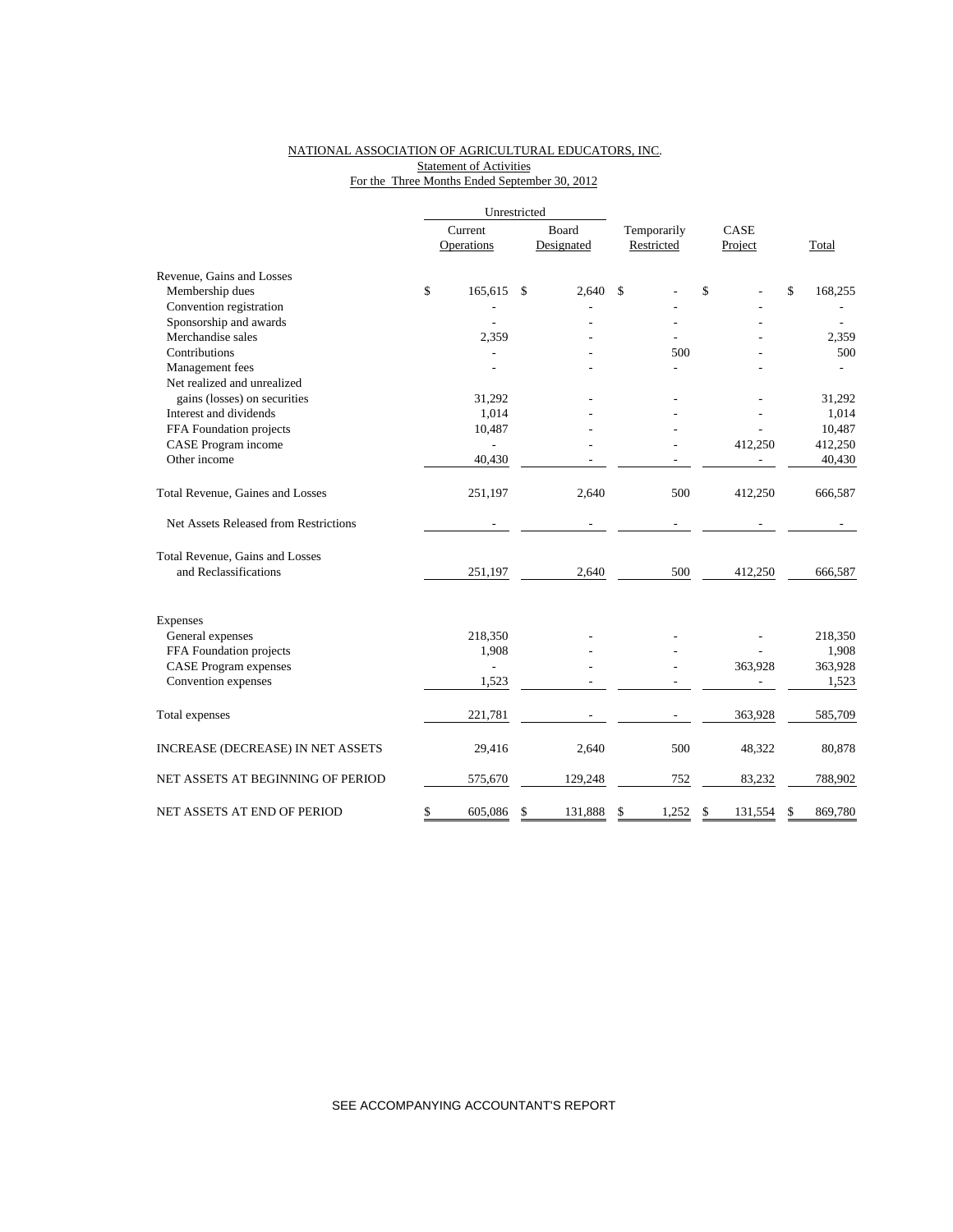# NATIONAL ASSOCIATION OF AGRICULTURAL EDUCATORS, INC.

For the One and Three Months Ended September 30, 2012 Schedule of Actual vs. Budget

|                                                           | <b>MONTH</b><br><b>ACTUAL</b> |                                 |     | <b>MONTH</b><br><b>BUDGET</b>   | <b>MONTH</b><br><b><i>SVARIANCE</i></b> |                                   |     | YEAR TO DATE<br><b>ACTUAL</b> |      | YEAR<br><b>BUDGET</b>             | YEAR<br><b><i>SVARIANCE</i></b> |
|-----------------------------------------------------------|-------------------------------|---------------------------------|-----|---------------------------------|-----------------------------------------|-----------------------------------|-----|-------------------------------|------|-----------------------------------|---------------------------------|
| <b>REVENUE</b>                                            |                               |                                 |     |                                 |                                         |                                   |     |                               |      |                                   |                                 |
| Member dues                                               | \$                            | 112,010                         | -\$ | 32,194                          | \$                                      | 79,816                            | -\$ | 165,255                       | - \$ | 386,325                           | \$<br>(221,070)                 |
| Corporate membership dues                                 |                               | 2,250                           |     | 2,375                           |                                         | (125)                             |     | 3,000                         |      | 28,500                            | (25,500)                        |
| <b>NSTA Dues</b>                                          |                               | ä,                              |     | $\overline{\phantom{a}}$        |                                         | L,                                |     | L.                            |      |                                   |                                 |
| Delmar scholarships                                       |                               |                                 |     | 625                             |                                         | (625)                             |     |                               |      | 7,500                             | (7,500)                         |
| Foundation management fees                                |                               |                                 |     | 7,500                           |                                         | (7,500)                           |     | ä,                            |      | 90,000                            | (90,000)                        |
| MBNA affinity credit card program                         |                               |                                 |     | ٠                               |                                         | ٠                                 |     | ÷,                            |      |                                   |                                 |
| Toyota vehicle lease management fee                       |                               |                                 |     | ÷,                              |                                         | L,                                |     | ä,                            |      |                                   |                                 |
| Interest and dividends                                    |                               | $\overline{2}$                  |     | 833                             |                                         | (831)                             |     | 753                           |      | 10,000                            | (9,247)                         |
| Net realized and unrealized                               |                               |                                 |     |                                 |                                         |                                   |     |                               |      |                                   |                                 |
| gains (losses) on securities                              |                               | 12,814                          |     | 2,583                           |                                         | 10,231                            |     | 31,292                        |      | 31,000                            | 292                             |
| Merchandise sales                                         |                               | 60                              |     | 708                             |                                         | (648)                             |     | 2,359                         |      | 8,500                             | (6, 141)                        |
| Investment income, Life Fund                              |                               | 84                              |     | 333                             |                                         | (249)                             |     | 261                           |      | 4,000                             | (3,739)                         |
| Contributions, Legislative Fund                           |                               | 500<br>ä,                       |     | $\overline{\phantom{a}}$<br>500 |                                         | 500<br>(500)                      |     | 500<br>÷,                     |      | $\overline{\phantom{a}}$<br>6,000 | 500<br>(6,000)                  |
| Miscellaneous income                                      |                               |                                 |     | 167                             |                                         |                                   |     | ÷,                            |      | 2,000                             | (2,000)                         |
| Scholarship raffle proceeds<br>National Teach Ag Campaign |                               |                                 |     | $\overline{\phantom{a}}$        |                                         | (167)<br>$\overline{\phantom{0}}$ |     | 13,727                        |      | 90,000                            | (76, 273)                       |
| Teacher crisis fund                                       |                               |                                 |     | ÷,                              |                                         | ÷,                                |     | 1,410                         |      | $\overline{\phantom{a}}$          | 1,410                           |
| <b>BFRDP</b> Grant                                        |                               |                                 |     | ÷,                              |                                         |                                   |     | L.                            |      | $\overline{\phantom{a}}$          |                                 |
| AEM business manager stipend                              |                               |                                 |     | 333                             |                                         | (333)                             |     | Ĭ.                            |      | 4,000                             | (4,000)                         |
| GMAC SmartEdge program                                    |                               |                                 |     | ÷,                              |                                         | ÷,                                |     |                               |      | $\overline{a}$                    |                                 |
| Webinar revenue                                           |                               | ä,                              |     | ÷,                              |                                         | ٠                                 |     | ÷,                            |      | ٠                                 |                                 |
| <b>DuPont Agrisciense</b>                                 |                               | 5,337                           |     |                                 |                                         | 5,337                             |     | 24,893                        |      |                                   | 24,893                          |
| <b>NPS</b>                                                |                               | L,                              |     | ÷,                              |                                         | ÷,                                |     | ÷,                            |      | $\overline{a}$                    |                                 |
| State website development                                 |                               |                                 |     |                                 |                                         |                                   |     | 400                           |      |                                   | 400                             |
| Hurricane relief                                          |                               |                                 |     |                                 |                                         |                                   |     | Ĭ.                            |      |                                   |                                 |
| CASE management fee                                       |                               | ٠                               |     | ÷,                              |                                         | ä,                                |     | ÷,                            |      | 20,000                            | (20,000)                        |
| Council MMM management fee                                |                               |                                 |     | ÷,                              |                                         | ä,                                |     | ä,                            |      | 5,000                             | (5,000)                         |
| FFA Foundation project - TTTK                             |                               | 5,026                           |     | 3,875                           |                                         | 1,151                             |     | 5,330                         |      | 46,500                            | (41, 170)                       |
| FFA Foundation project - OPAP                             |                               | ÷,                              |     | 1,000                           |                                         | (1,000)                           |     | 1,164                         |      | 12,000                            | (10, 836)                       |
| FFA Foundation project - OMSP                             |                               | 346                             |     | 1,000                           |                                         | (654)                             |     | 346                           |      | 12,000                            | (11, 654)                       |
| FFA Foundation project - OT                               |                               | ÷,                              |     | 917                             |                                         | (917)                             |     | 1,641                         |      | 11,000                            | (9,359)                         |
| FFA Foundation project - OYM                              |                               |                                 |     | 917                             |                                         | (917)                             |     | 2,006                         |      | 11,000                            | (8,994)                         |
| FFA Foundation project - Lifetime Achievement             |                               |                                 |     | 208                             |                                         | (208)                             |     | L,                            |      | 2,500                             | (2,500)                         |
| FFA Foundation project - Outstanding Service Citation     |                               |                                 |     | 205                             |                                         | (205)                             |     | ÷,                            |      | 2,460                             | (2,460)                         |
| FFA Foundation teacher workshop                           |                               |                                 |     | 958                             |                                         | (958)                             |     | ä,                            |      | 11,500                            | (11,500)                        |
| FFA Foundation internet café                              |                               |                                 |     | 500                             |                                         | (500)                             |     |                               |      | 6,000                             | (6,000)                         |
| FFA Foundation Pfizer classroom                           |                               |                                 |     | 833                             |                                         | (833)                             |     |                               |      | 10,000                            | (10,000)                        |
| FFA Foundation Regional Grants Revenue                    |                               |                                 |     | 1,500                           |                                         | (1,500)                           |     | Ĭ.                            |      | 18,000                            | (18,000)                        |
| FFA Foundation Agriscience Teacher                        |                               | ÷,                              |     | 1,562                           |                                         | (1, 562)                          |     | $\overline{\phantom{a}}$      |      | 18,740                            | (18,740)                        |
| FFA Foundation NATAA/NAII                                 |                               | ÷,                              |     | 10,000                          |                                         | (10,000)                          |     | L,                            |      | 120,000                           | (120,000)                       |
| CASE program net income                                   |                               | 15,708                          |     | ÷                               |                                         | 15,708                            |     | 48,322                        |      | ä,                                | 48,322                          |
| Convention net income                                     |                               | (1, 523)                        |     | 4,463                           |                                         | (5,986)                           |     | (1, 523)                      |      | 44,560                            | (46,083)                        |
| TOTAL REVENUE                                             |                               | 152,614                         |     | 76,089                          |                                         | 76,525                            |     | 301,136                       |      | 1,019,085                         | (717, 949)                      |
|                                                           |                               |                                 |     |                                 |                                         |                                   |     |                               |      |                                   |                                 |
| <b>EXPENSES</b>                                           |                               |                                 |     |                                 |                                         |                                   |     |                               |      |                                   |                                 |
| <b>Salaries</b>                                           |                               | 26,379                          |     | 24,792                          |                                         | 1,587                             |     | 79,067                        |      | 297,506                           | (218, 439)                      |
| Taxes and benefits                                        |                               | 6,082                           |     | 6,501                           |                                         | (419)                             |     | 18,880                        |      | 78,011                            | (59, 131)                       |
| Computer service                                          |                               | 1,040                           |     | 542                             |                                         | 498                               |     | 2,250                         |      | 6,500                             | (4,250)                         |
| Telephone                                                 |                               | 184                             |     | 417                             |                                         | (233)                             |     | 523                           |      | 5,000                             | (4, 477)                        |
| Accounting                                                |                               | 500                             |     | 1,104                           |                                         | (604)                             |     | 1,500                         |      | 13,250                            | (11,750)                        |
| Depreciation<br>Rent                                      |                               | 261<br>$\overline{\phantom{a}}$ |     | 583                             |                                         | (322)                             |     | 784<br>÷,                     |      | 7,000                             | (6,216)                         |
| Insurance                                                 |                               | 188                             |     | 625<br>500                      |                                         | (625)                             |     |                               |      | 7,500<br>6,000                    | (7,500)<br>(5, 435)             |
|                                                           |                               | 360                             |     | 83                              |                                         | (312)<br>277                      |     | 565<br>360                    |      |                                   |                                 |
| Legal<br>Office Supplies                                  |                               | 844                             |     | 583                             |                                         | 261                               |     | 1,680                         |      | 1,000<br>7,000                    | (640)<br>(5,320)                |
| Bank charges and investment fees                          |                               | $\overline{\phantom{a}}$        |     | 8                               |                                         | (8)                               |     | 1,454                         |      | 100                               | 1,354                           |
| Printing, general                                         |                               | 1,144                           |     | 333                             |                                         | 811                               |     | 1,144                         |      | 4,000                             | (2,856)                         |
| Staff training                                            |                               | ÷,                              |     | 42                              |                                         | (42)                              |     | $\overline{\phantom{a}}$      |      | 500                               | (500)                           |
| Taxes and licenses                                        |                               | ÷                               |     | $\,$ 8 $\,$                     |                                         | (8)                               |     | 20                            |      | 100                               | (80)                            |
| Membership and contributions                              |                               | 89                              |     | 1,667                           |                                         | (1,578)                           |     | 11,599                        |      | 20,000                            | (8, 401)                        |
| Travel, staff                                             |                               | 3,225                           |     | 2,083                           |                                         | 1,142                             |     | 5,881                         |      | 25,000                            | (19, 119)                       |
| Promotion and marketing                                   |                               | 2,313                           |     | 1,000                           |                                         | 1,313                             |     | 3,523                         |      | 12,000                            | (8, 477)                        |
| Merchandise and diaries                                   |                               | $\overline{\phantom{a}}$        |     | 500                             |                                         | (500)                             |     | 6,197                         |      | 6,000                             | 197                             |
| Photocopying                                              |                               | $\overline{\phantom{a}}$        |     | 8                               |                                         | (8)                               |     | ÷,                            |      | 100                               | (100)                           |
| Postage, general                                          |                               | 574                             |     | 500                             |                                         | 74                                |     | 340                           |      | 6,000                             | (5,660)                         |
| Professional liability insurance                          |                               | $\overline{\phantom{a}}$        |     | 3,111                           |                                         | (3, 111)                          |     |                               |      | 37,335                            | (37, 335)                       |
| Public relations                                          |                               | 119                             |     | 50                              |                                         | 69                                |     | 209                           |      | 600                               | (391)                           |
| Scholarships                                              |                               | ÷,                              |     | 938                             |                                         | (938)                             |     | 10,500                        |      | 11,250                            | (750)                           |
| Travel, regional secretaries                              |                               | 1,520                           |     | 917                             |                                         | 603                               |     | 2,247                         |      | 11,000                            | (8,753)                         |
|                                                           |                               |                                 |     |                                 |                                         |                                   |     |                               |      |                                   |                                 |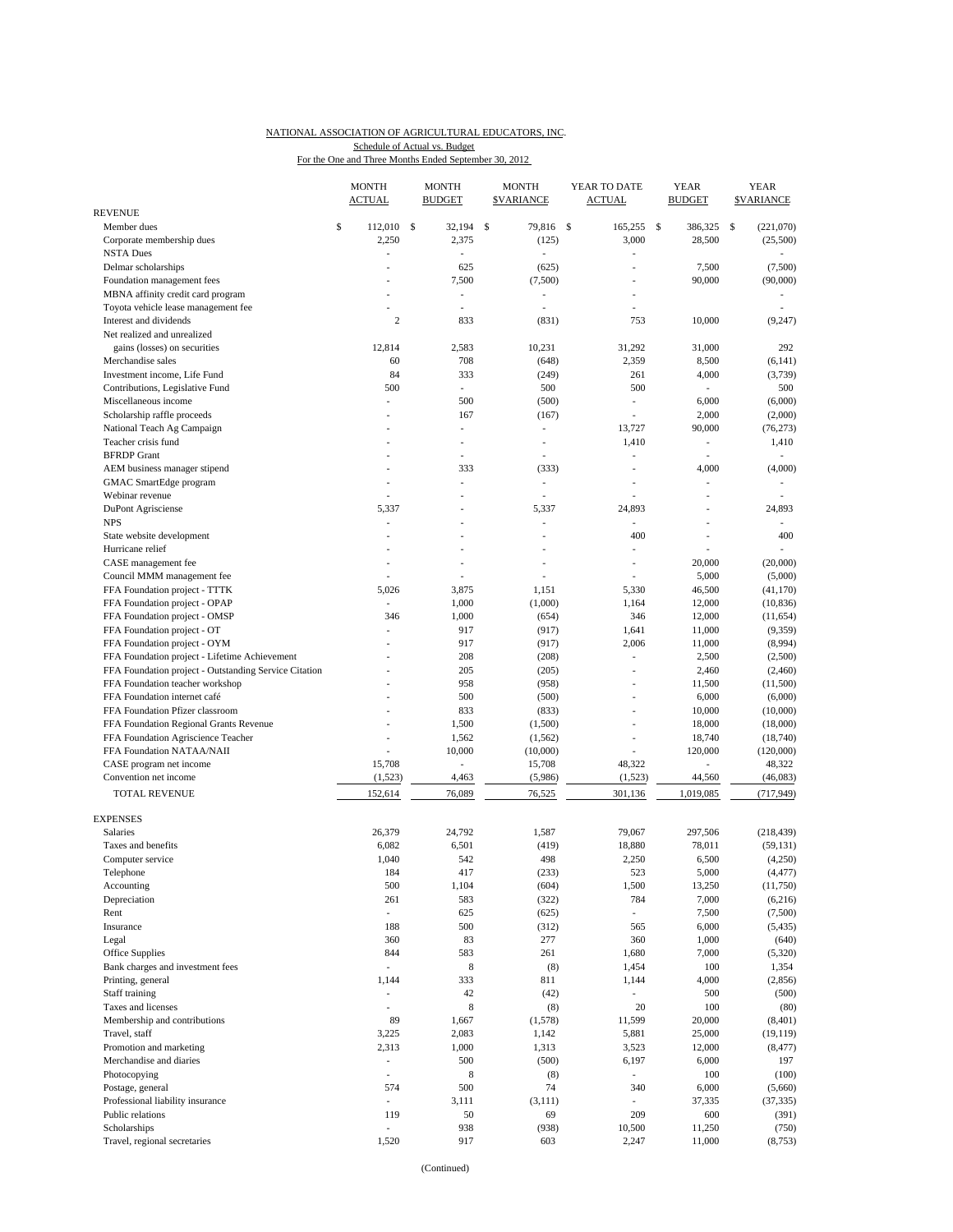#### NATIONAL ASSOCIATION OF AGRICULTURAL EDUCATORS, INC. Schedule of Actual vs. Budget

For the One and Three Months Ended September 30, 2012

|                                                       | <b>MONTH</b><br><b>ACTUAL</b> | <b>MONTH</b><br><b>BUDGET</b> | <b>MONTH</b><br><b>SVARIANCE</b> | YEAR TO DATE<br><b>ACTUAL</b> | <b>YEAR</b><br><b>BUDGET</b> | <b>YEAR</b><br><b><i>SVARIANCE</i></b> |
|-------------------------------------------------------|-------------------------------|-------------------------------|----------------------------------|-------------------------------|------------------------------|----------------------------------------|
|                                                       |                               |                               |                                  |                               |                              |                                        |
| Travel, board of directors                            | 4.353                         | 3,333                         | 1.020                            | 11,691                        | 40,000                       | (28, 309)                              |
| Nat'l Teach Ag Campaign                               | 10,056                        | 7,500                         | 2,556                            | 23,691                        | 90,000                       | (66, 309)                              |
| FFA Foundation project - TTTK                         | 304                           | 3,875                         | (3,571)                          | 304                           | 46,500                       | (46, 196)                              |
| FFA Foundation project - OPAP                         | 414                           | 1,000                         | (586)                            | 414                           | 12,000                       | (11, 586)                              |
| FFA Foundation project - OMSP                         | ÷.                            | 1,000                         | (1,000)                          | ÷.                            | 12,000                       | (12,000)                               |
| FFA Foundation project - OT                           | 684                           | 917                           | (233)                            | 684                           | 11,000                       | (10, 316)                              |
| FFA Foundation project - OYM                          | 506                           | 917                           | (411)                            | 506                           | 11,000                       | (10, 494)                              |
| FFA Foundation project - Lifetime achievement         |                               | 208                           | (208)                            |                               | 2,500                        | (2,500)                                |
| FFA Foundation project - Outstanding service citation |                               | 205                           | (205)                            |                               | 2,460                        | (2,460)                                |
| FFA Foundation project - Smart Edge                   |                               | L.                            |                                  |                               | ÷.                           |                                        |
| FFA Foundation teacher workshop                       |                               | 958                           | (958)                            | ٠                             | 11,500                       | (11,500)                               |
| FFA Foundation internet café                          |                               | 500                           | (500)                            |                               | 6,000                        | (6,000)                                |
| FFA Interactive Classroom                             |                               | 833                           | (833)                            |                               | 10,000                       | (10,000)                               |
| FFA Foundation Regional Grants                        |                               | 1,500                         | (1,500)                          |                               | 18,000                       | (18,000)                               |
| FFA Foundation Agrisciense Teachers                   |                               | 1,562                         | (1, 562)                         |                               | 18,740                       | (18,740)                               |
| FFA Foundation NATAA/NAII                             | ٠                             | 10,000                        | (10,000)                         |                               | 120,000                      | (120,000)                              |
| DuPont Agriscience                                    | 3,174                         | ٠                             | 3,174                            | 18,265                        |                              | 18,265                                 |
| GMAC SmartEdge program                                |                               | ٠                             |                                  |                               |                              |                                        |
| NPS expense                                           |                               | 667                           | (667)                            |                               | 8.000                        | (8,000)                                |
| Webinar expense                                       | 99                            | 100                           | (1)                              | 198                           | 1,200                        | (1,002)                                |
| Teacher crisis fund                                   |                               | $\overline{\phantom{0}}$      | ÷.                               | 1,805                         |                              | 1,805                                  |
| Communities of practice expense                       |                               | 917                           | (917)                            | 13,096                        | 11,000                       | 2,096                                  |
| Substitute teacher hire behinds                       |                               | 250                           | (250)                            |                               | 3,000                        | (3,000)                                |
| <b>NSTA</b> dues                                      |                               | $\overline{a}$                |                                  |                               |                              |                                        |
| <b>Bad</b> debts                                      | ٠                             |                               | ٠                                | ÷,                            |                              |                                        |
| Miscellaneous                                         | 881                           | $\overline{\phantom{a}}$      | 881                              | 881                           |                              | 881                                    |
| <b>TOTAL EXPENSES</b>                                 | 65,293                        | 83,137                        | (17, 844)                        | 220,258                       | 997,652                      | (777, 394)                             |
| NET INCOME (LOSS)                                     | 87,321<br>\$                  | (7,048)<br>\$                 | <sup>\$</sup><br>94,369          | 80,878<br>\$                  | 21,433<br>-S                 | 59,445<br>S                            |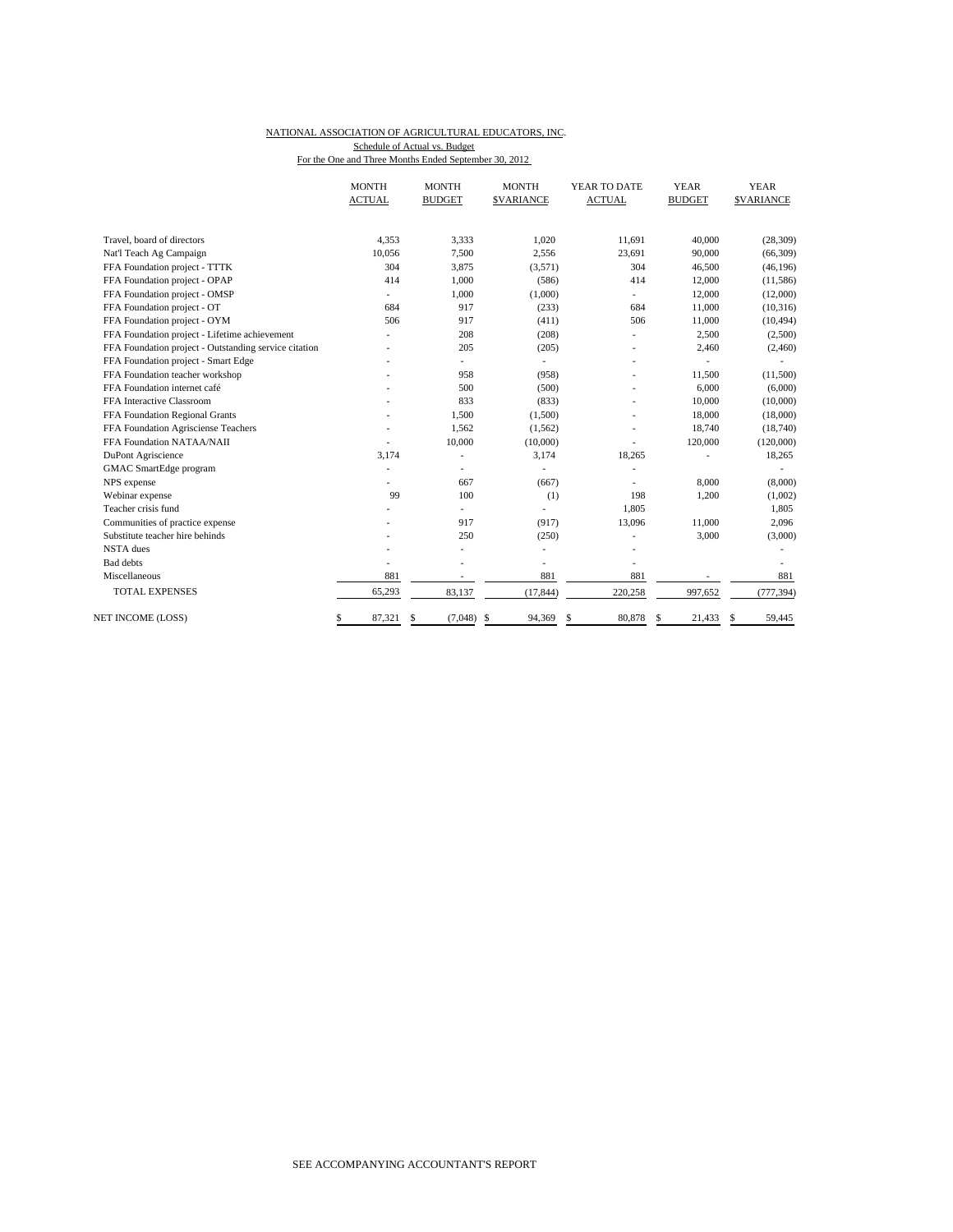### NATIONAL ASSOCIATION OF AGRICULTURAL EDUCATORS, INC. Schedule of Convention Revenue and Expenses For the One and Three Months Ended September 30, 2012

|                                           |               | <b>MONTH</b> |                          | <b>MONTH</b>     |              | YEAR TO DATE             | <b>YEAR</b>     | <b>YEAR</b>       |  |
|-------------------------------------------|---------------|--------------|--------------------------|------------------|--------------|--------------------------|-----------------|-------------------|--|
|                                           | <b>ACTUAL</b> |              | <b>BUDGET</b>            | <b>SVARIANCE</b> |              | <b>ACTUAL</b>            | <b>BUDGET</b>   | <b>\$VARIANCE</b> |  |
| <b>REVENUE</b>                            |               |              |                          |                  |              |                          |                 |                   |  |
| Convention, registration                  | \$            |              | $\mathsf{s}$<br>7.083    | Ŝ                | $(7,083)$ \$ |                          | \$<br>85,000 \$ | (85,000)          |  |
| Convention, tickets/workshops             |               |              |                          |                  |              |                          |                 |                   |  |
| Convention, trade show                    |               |              |                          |                  |              |                          |                 |                   |  |
| Convention - Ideas Unlimited              |               |              |                          |                  |              |                          |                 |                   |  |
| Convention - Teacher Mentor               |               |              |                          |                  |              |                          |                 |                   |  |
| Convention scholarship fund               |               |              |                          |                  |              |                          |                 |                   |  |
| Convention, sponsorships - FFA Foundation |               |              | 4,167                    |                  | (4,167)      |                          | 50,000          | (50,000)          |  |
| Convention, host state social             |               |              | ÷.                       |                  |              |                          |                 |                   |  |
| Convention, sponsorships                  |               |              | 1,667                    |                  | (1,667)      |                          | 20,000          | (20,000)          |  |
| <b>TOTAL REVENUE</b>                      |               | $\sim$       | 12,917                   |                  | (12, 917)    |                          | 155,000         | (155,000)         |  |
| <b>EXPENSES</b>                           |               |              |                          |                  |              |                          |                 |                   |  |
| Convention, plaques and trophies          |               | 64           | 167                      |                  | (103)        | 64                       | 2,000           | (1,936)           |  |
| Convention, printing                      |               |              | ÷.                       |                  | ÷.           |                          |                 |                   |  |
| Convention, miscellaneous                 |               |              | 83                       |                  | (83)         |                          | 1.000           | (1,000)           |  |
| Convention, awards                        |               |              | $\overline{a}$           |                  | L.           |                          | 9,000           | (9,000)           |  |
| Convention, photography                   |               |              | ä,                       |                  | ä,           |                          |                 |                   |  |
| Convention, meal functions                |               |              | 417                      |                  | (417)        |                          | 5,000           | (5,000)           |  |
| Convention, promotion and marketing       |               |              | 208                      |                  | (208)        |                          | 2,500           | (2,500)           |  |
| Convention, postage and shipping          |               |              | 125                      |                  | (125)        |                          | 1,500           | (1,500)           |  |
| Convention, equipment rental              |               |              | 1,250                    |                  | (1,250)      |                          | 15,000          | (15,000)          |  |
| Convention, workshops                     |               |              |                          |                  |              |                          |                 |                   |  |
| Convention, host state social             |               |              |                          |                  |              |                          |                 |                   |  |
| Convention, speakers                      |               |              |                          |                  |              |                          |                 |                   |  |
| Convention, trade show expense            |               |              |                          |                  |              |                          |                 |                   |  |
| Convention, tour expenses                 |               |              |                          |                  |              |                          |                 |                   |  |
| Convention, committee expense             |               |              | 245                      |                  | (245)        |                          | 2,940           | (2,940)           |  |
| Convention, sponsorships - FFA Foundation |               |              | 4,167                    |                  | (4,167)      |                          | 50,000          | (50,000)          |  |
| Convention, travel/board of directors     |               | 1,459        | 1,167                    |                  | 292          | 1,459                    | 14,000          | (12, 541)         |  |
| Convention, staff travel                  |               |              | 625                      |                  | (625)        | ä,                       | 7,500           | (7,500)           |  |
| Convention, other travel                  |               |              | $\overline{\phantom{a}}$ |                  | ÷,           | $\overline{\phantom{a}}$ | $\frac{1}{2}$   |                   |  |
| <b>TOTAL EXPENSES</b>                     |               | 1,523        | 8,454                    |                  | (6,931)      | 1,523                    | 110,440         | (108, 917)        |  |
| NET INCOME (LOSS)                         | \$            | (1,523)      | <sup>\$</sup><br>4,463   | \$               | (5,986)      | -\$<br>$(1,523)$ \$      | 44,560          | (46, 083)<br>S    |  |